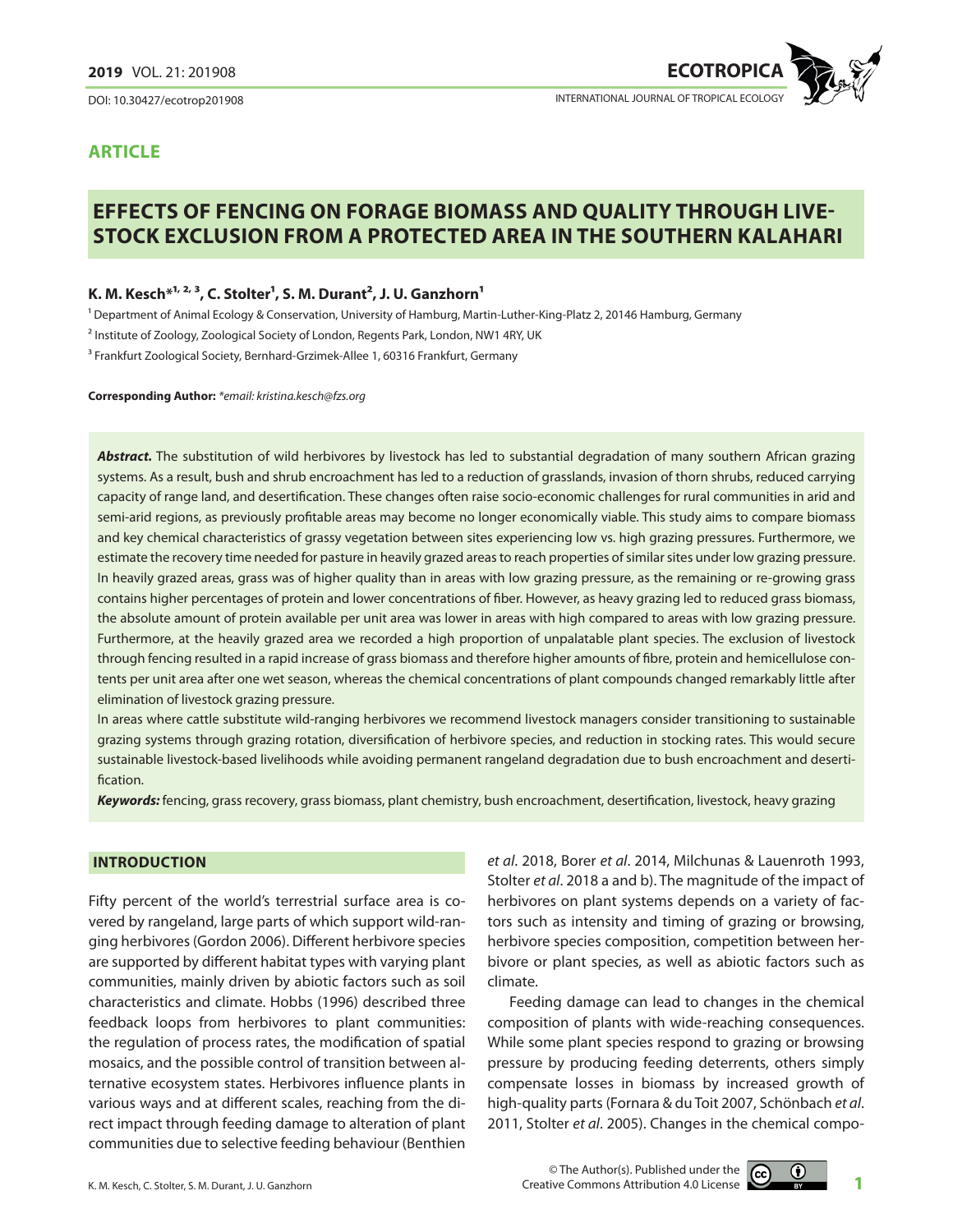sition of plants due to feeding damage can lead to changes in their utilization by subsequent herbivores (Danell & Huss-Danell 1985, Herder *et al*. 2009, Stolter *et al*. 2008 a and b), while the composition of plant primary compounds (e.g. nitrogen) as a nutritional source for herbivores, and plant secondary compounds (e.g. tannins) as defence mechanisms against browsing, might affect the attractiveness of plants to utilization by herbivores. The impact of herbivores on plants, therefore, can lead to cascading responses throughout different trophic levels, from the soil microbial community (Qu *et al*. 2016, Teague *et al*. 2011, Turchin *et al*. 2000, van der Wal *et al*. 2004) to herbivore communities serving as a prey base for apex predators (Krebs *et al*. 1995, Turchin *et al*. 2000).

Historically, African grazing systems are shaped by the seasonal movements of wild wide-ranging large herbivores. However, due to changes in land-use patterns, large areas are now grazed continuously by cattle. High levels of livestock grazing are known to cause high losses of green leaf biomass, annual net primary production, grass coverage (Boone 2005, Perkins 1996, Verlinden *et al*. 1998, Zeng *et al*. 2017), and changes in ecosystem processes, which lead to bush encroachment and the decline in palatable species (Boone 2005, Joubert *et al*. 2008, Noy-Meir 1982, Walker & Noy-Meir 1982, Walter 1954). Although bush encroachment is assumed to be a natural process in savannah succession (Ward 2005), it is exacerbated through heavy grazing pressure from livestock in combination with a decline in browsers, fire suppression and climatic effects (Joubert *et al*. 2008, Moleele *et al*. 2002, Skarpe 1990). In southern Africa, bush or shrub encroachment is caused mainly by different *Acacia* species and represents a major challenge as it leads to reduction of grasslands, invasion of inedible thorn shrubs and thus to reduced carrying capacity for grazing herbivores. Together with some other plant species, such as *Dichrostachys cinerea*, *Euclea undulata*, *Grewia flava* and *Lycium namaquense* (Moleele & Perkins 1998, Skarpe 1990), bush encroachment causes socio-economic problems in arid and semi-arid regions as previously profitable areas may become no longer economically viable (Smit 2004). Especially in arid regions, high grazing pressure may further fuel the loss of soil fertility through erosion and drive desertification of formerly productive grassland (Schlesinger *et al*. 1990).

The Kalahari Transect Wet Season Campaign documented increased grazing pressure in the southern Kalahari, bordering and affecting Botswana's Khutse Game Reserve (KGR) and the southern border of the Central Kalahari Game Reserve (CKGR), where cattle replaced migratory wildlife (Shugart *et al*. 2004). In 2009, a game fence was installed along the borders of KGR and CKGR, in order to protect livestock from predation by African lions (*Panthe-* *ra leo*). Before fence construction, livestock heavily grazed the eastern border of KGR and the southeastern border of CKGR. The exclusion of livestock from the game reserves after fencing provided an opportunity to study the effects of livestock grazing on grass biomass production and its chemical composition. It further allowed us to monitor changes under different grazing regimes over time, and to provide insights into the impacts of fencing on the delivery of food provisioning services (Durant *et al*. 2015). Adapting this situation for an experimental approach we addressed the following questions:

1. How does standing biomass of grassy vegetation and key chemical characteristics differ between sites with low and high grazing pressure?

2. Where differences are detected, how long does it take for pasture in heavily grazed areas to recover from heavy grazing sufficiently to approach the properties of pasture under low grazing pressure?

#### **MATERIALS AND METHODS**

#### *Study site*

The study was carried out along the eastern boundary of Khutse Game Reserve (KGR), Botswana. The KGR (2 600 km2) is situated between 23°-24° S and 24-25° E, within the Kweneng District in the southern part of the country, bordering the Central Kalahari Game Reserve (CKGR, 52 000 km2) in the north. The semi-arid climate is characterized by a cold dry season (April-September) and a hot wet season (October-March), annual rainfall averages 300 mm (de Vries *et al*. 2000) and average monthly temperatures range between 8.5-35.5°C (Thomas & Shaw 1991). The landscape is predominantly flat and characterized by tall grass, thorn bush thickets with scattered acacia trees, and open salt pans. In October 2009, an electrified double game fence (2.7 m high wire netting fence with four electrified wires; 1.5 m high wire netting cattle fence) was completed along the southern and eastern border of KGR and the southeastern corner of CKGR, resulting in a barrier of about 300 km, aiming to mitigate livestock predation by lions. More details on the fence and its effects on native wildlife are provided in Kesch *et al*. (2014).

Three sampling sites were installed in three different areas: Site 1 (23°21'54" S, 24°37'24" E) was located just outside the protected area and characterized by intensive livestock grazing, mainly cattle. Site 2 (23°21'48" S, 24°37'16" E) was located just inside the fenced reserve and was subject to a comparable livestock grazing pressure as Site 1 before fencing. Due to the exclusion of livestock in October 2009, grazing pressure was reduced to a comparable intensity as Site 3. Site 3 (23°20'33" S, 24°32'55" E) was located 8 km inside KGR and characterized by low grazing pressure by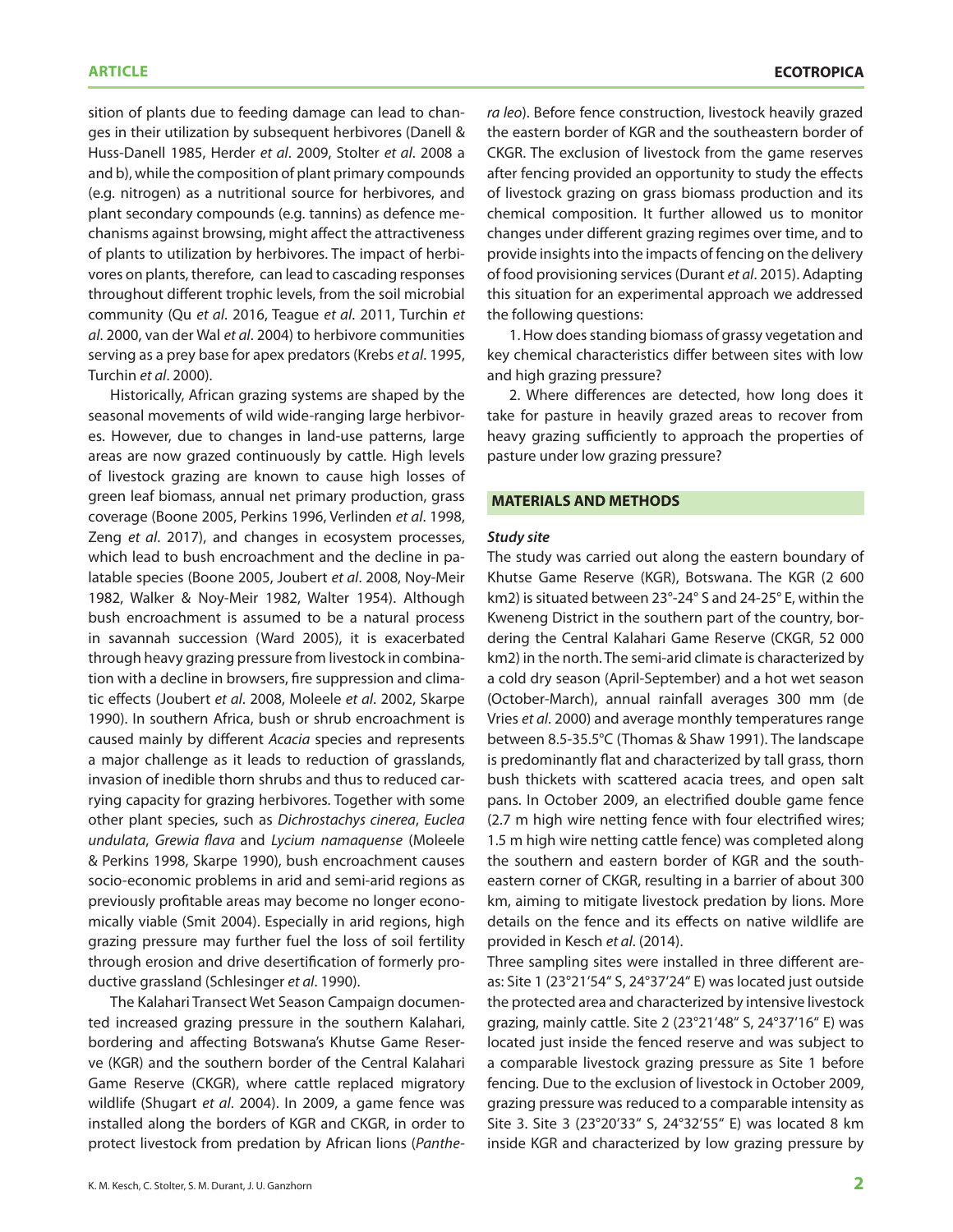#### **article ECOTROPICAL ECONOMIC SECONOMIC SECONOMIC SECONOMIC SECONOMIC SECONOMIC SECONOMIC SECONOMIC SECONOMIC SECONOMIC SECONOMIC SECONOMIC SECONOMIC SECONOMIC SECONOMIC SECONOMIC SECONOMIC SECONOMIC SECONOMIC SECONOMIC**

wildlife such as gemsbok (*Oryx gazella*) and red hartebeest (*Alcelaphus buselaphus*).

At each site, a grid of 21 sampling plots (each sampling plot 10 x 10 cm<sup>2</sup>) was established, spaced at regular intersite distances of 20 m. Plots were sampled in June 2009 (dry season), September 2009 (dry-wet), December 2009 (wet), March 2010 (wet-dry) and June 2010 (dry 2). During each sampling month, all grass material in each of the 21 sampling plots per site was cut 5 cm above the ground. In order to avoid sampling the same plots again, transects were shifted north by 1 m every three months. Grass biomass was measured as wet weight immediately after cutting and as dry mass after drying in the sun until sample weights had reached a plateau.

#### *Chemical analyses*

Plant material harvested from each 10 x 10  $cm<sup>2</sup>$  sample plot was pooled and chemical analyses were run separately for each plot if enough plant material was available. Acid Detergent Fiber (ADF) and Neutral Detergent Fiber (NDF) present components of the cell wall. ADF consists of cellulose, lignin and minerals. Cellulose is digested by symbionts in the rumen and delivers the main energy for ruminants, whereas lignin is indigestible for most ruminants. NDF consists of ADF plus hemicellulose, which is digestible by all herbivores. Hemicellulose (HC) amounts are calculated by subtracting ADF from NDF. Nitrogen in grass is mostly contained within proteins and can be converted to crude protein by multiplication by the standard factor of 6.25 (Robbins 1983). Analyses of these components were carried out at the chemical laboratory of the Department of Animal Ecology and Conservation at the University of Hamburg in Germany and followed procedures described by Stolter *et al*. (2005). Where plant material collected was insufficient for chemical analyses, two to three samples were combined per site and date.

The amount of protein and hemicellulose per unit area was calculated by multiplying the dry biomass per 100 cm<sup>2</sup> sample with the average concentrations of protein and hemicellulose for the plot and date.

## *Statistics*

Because the amounts of protein and hemicellulose per unit area as measurements of dry biomass deviated from normality, we applied non-parametric Kruskal Wallis Analysis of Variance  $(X^2)$  to the analyses of biomass production. For the different sites and sampling times, the concentrations of NDF, ADF, hemicellulose and crude protein did not deviate from normality. Accordingly, for the concentrations of these chemical components we applied a parametric ANO-VA with *post-hoc* tests, using the software IBM SPSS 22.0.

#### **Results**

#### *Biomass*

Biomass per unit area of Site 1 (high grazing pressure from livestock) was always significantly lower than at Site 3 (low grazing by wildlife) (Table 1). Site 2 (livestock excluded after October 2009, before the onset of the wet season) did not differ from Site 1 before fencing but differed significantly from Site 3. After construction of the fence and the onset of the wet season, biomass at Site 2 increased compared to Site 1. The difference in biomass between Sites 1 and 2 became significant only after the wet season in June 2010 (measurement in the subsequent dry season), when biomass at Site 2 was statistically no longer different from biomass at Site 3. The standing biomass of grass remained stable at Sites 1 and 3 throughout the year.

#### *Fiber*

For most of the year, fiber content varied among sites (Table 1). At the transition between dry and wet seasons ('drywet'), there was a tendency for a lower content of all fiber fractions at Site 1. In December ('wet'), at the beginning of the wet season, fiber concentrations were significantly lower at Site 1 than at the other sites.

# *Crude Protein*

Crude protein concentrations were always significantly higher at the site with heavy livestock grazing pressure (Site 1) than at Site 3. Site 2 resembled Site 3 throughout the study period in terms of crude protein concentration.

#### *Absolute nutrient availability*

In absolute terms, the amount of protein and hemicellulose available in plant biomass per unit area was always highest at Site 3 and remained high at this site year-round. Before fencing, nutrient availability at Site 2 resembled that at Site 1 but shifted towards Site 3 after installation of the fence (Table 1).

#### *Differences within grass species between sites*

In June 2010 ('dry 2'), species were identified at plots that harbored only a single grass species. Due to the restricted sample size the comparison of different chemical components was only feasible for spear grass (*Heteropogon contortus*) (Table 2). The results for spear grass from different sampling sites matched the results for samples with pooled species, where acid detergent fiber was lowest and protein was highest at Site 1 which had the highest grazing pressure (Table 2).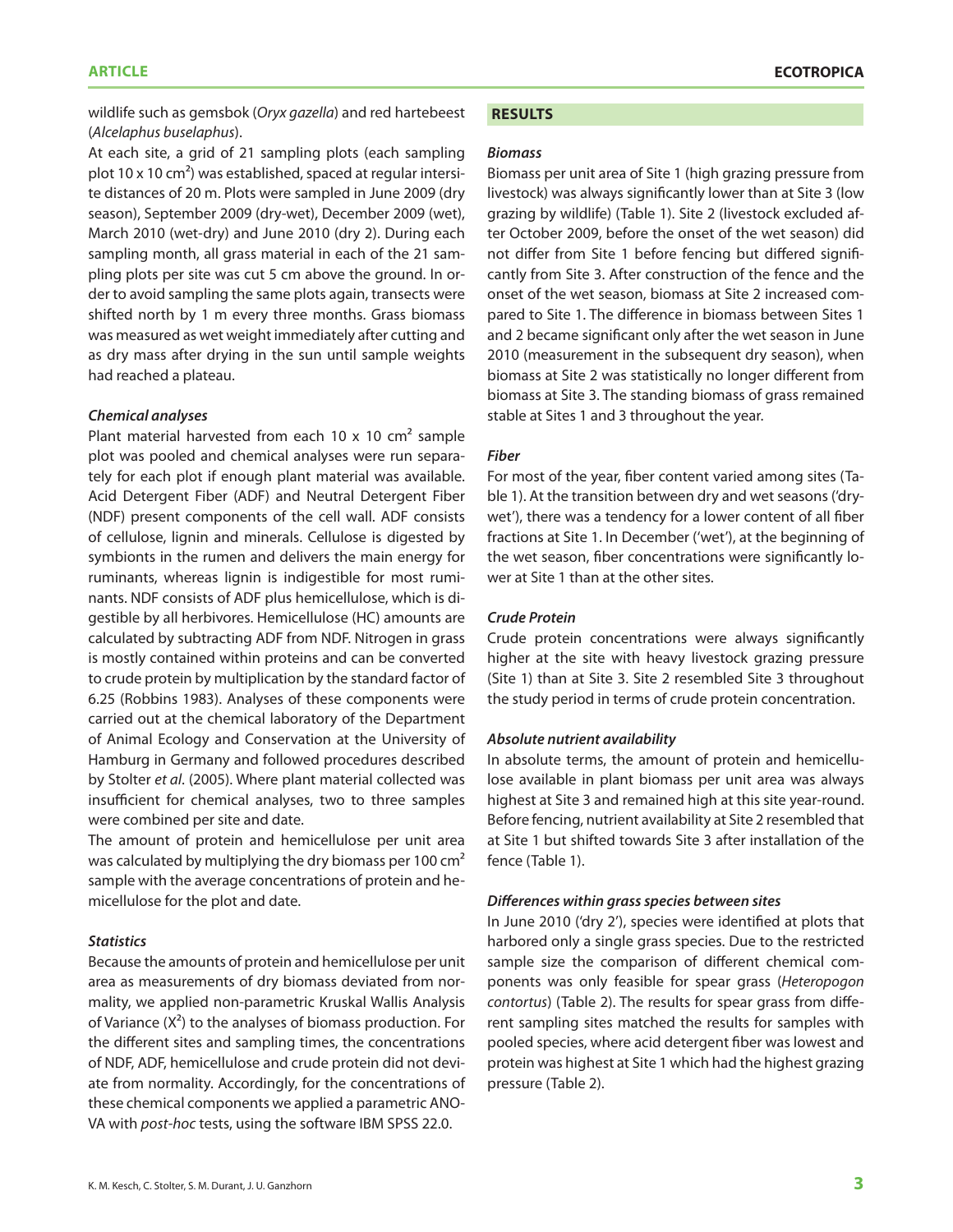**Table 1.** Grass biomass (dry weight) and chemical composition under three different regimes of grazing pressure. Values for biomass, protein and hemicellulose (HC) per 100 cm<sup>2</sup> are medians and quartiles based on dry mass of plants in grams cut in twenty-one 100  $cm<sup>2</sup>$  plots per site and month. Values for chemical components are means ± standard deviation (in % of dry mass); N = sample size for the samples available for chemical analyses. Values for hemicellulose and protein per 100 cm<sup>2</sup> were calculated as the median biomass times the mean concentration of HC or protein, respectively. Statistics are based on Kruskal-Wallis-Analysis of Variance for biomass, protein and HC per 100 cm² (Χ²-values) and ANOVA for chemical items (F-values). Different superscripts indicate different median/ mean values according to post-hoc tests. Significance levels are marked with asterisks: \* p < 0.05, \*\* p < 0.01, \*\*\* p < 0.001.

| Item                        | Season / year  | Site 1<br>Livestock present     | Site 2<br>Livestock excluded<br>after October 2009 | Site 3<br>No livestock          | <b>Statistics</b> |
|-----------------------------|----------------|---------------------------------|----------------------------------------------------|---------------------------------|-------------------|
| Grazing pressure            |                | high                            | high                                               | low                             |                   |
| Biomass [g / $100cm2$ ]     | Dry / 2009     | $3 - 4^a - 8$                   | $5 - 10a - 23$                                     | $10 - 25^b - 96$                | $X^2 = 22.62***$  |
|                             | Dry-wet / 2009 | $0 - 2^a - 8$                   | $0 - 2^a - 8$                                      | $4 - 24^b - 33$                 | $X^2 = 13.43***$  |
|                             | Wet / 2009     | $0 - 3^a - 8$                   | $0 - 13a - 28$                                     | $9 - 31b - 51$                  | $X^2 = 16.72***$  |
|                             | Wet-dry /2010  | $0 - 3^a - 8$                   | $7 - 15a - 29$                                     | $12 - 26b - 60$                 | $X^2 = 16.51***$  |
|                             | Dry / 2010     | $0 - 2^a - 6$                   | $15 - 24^b - 46$                                   | $29 - 33b - 71$                 | $X^2 = 26.88***$  |
| <b>NDF</b> [%]              | Dry / 2009     | $68.3 \pm 7.2$                  | $71.7 \pm 4.1$                                     | $72.2 \pm 3.4$                  | $F = 2.61$        |
|                             | Dry-wet / 2009 | $64.8^a \pm 6.6$                | $72.7^b \pm 3.5$                                   | $71.5^{ab} \pm 3.7$             | $F = 7.54***$     |
|                             | Wet / 2009     | $57.8^a \pm 14.8$               | $71.8^b \pm 6.5$                                   | $76.0^b \pm 4.7$                | $F = 13.99***$    |
|                             | Wet-dry /2010  | $70.1^a \pm 10.9$               | $77.4^b \pm 4.3$                                   | $77.1^{ab} \pm 3.8$             | $F = 5.80***$     |
|                             | Dry / 2010     | $71.0 \pm 11.1$                 | $76.3 \pm 4.0$                                     | $73.7 \pm 4.8$                  | $F = 2.56$        |
|                             |                |                                 |                                                    |                                 |                   |
| ADF [%]                     | Dry / 2009     | $45.2 \pm 5.1$                  | $44.8 \pm 6.0$                                     | $42.1 \pm 4.3$                  | $F = 1.67$        |
|                             | Dry-wet / 2009 | $39.9 \pm 2.7$                  | $42.3 \pm 4.9$                                     | $42.3 \pm 3.6$                  | $F = 1.22$        |
|                             | Wet / 2009     | $35.1^a \pm 5.6$                | $43.2^b \pm 4.8$                                   | $46.1^b \pm 4.8$                | $F = 15.31***$    |
|                             | Wet-dry /2010  | $43.0^a \pm 5.4$                | $42.9^{\circ} \pm 3.2$                             | $47.2^b \pm 4.6$                | $F = 5.64***$     |
|                             | Dry / 2010     | $44.6 \pm 6.3$                  | $43.1 \pm 2.8$                                     | $43.3 \pm 5.0$                  | $F = 0.32$        |
| HC [%]                      | Dry / 2009     | $23.1^a \pm 7.5$                | $26.9^{ab} \pm 6.8$                                | $30.1^b \pm 1.6$                | $F = 5.42***$     |
|                             | Dry-wet / 2009 | $24.9^{\circ} \pm 7.0$          | $30.3^b \pm 2.6$                                   | $29.2^{ab} \pm 2.5$             | $F = 4.23*$       |
|                             | Wet / 2009     | $22.6^a \pm 10.4$               | $28.5^{ab} \pm 6.4$                                | $29.8^b \pm 2.1$                | $F = 4.13*$       |
|                             | Wet-dry /2010  | $27.0^a \pm 7.8$                | $34.4^b \pm 2.6$                                   | $29.9^a \pm 3.8$                | $F = 10.28***$    |
|                             | Dry / 2010     | $26.4^a \pm 11.7$               | $33.2^b \pm 3.1$                                   | $30.4^{ab} \pm 2.3$             | $F = 5.13***$     |
| Protein [%]                 | Dry / 2009     | $6.0^a \pm 2.6$                 | $4.7^{ab}$ ± 1.9                                   | $3.5^b \pm 0.6$                 | $F = 7.25***$     |
|                             | Dry-wet / 2009 | $6.3^a \pm 3.2$                 | $3.9^b \pm 1.8$                                    | $3.2^b \pm 0.5$                 | $F = 8.68***$     |
|                             | Wet / 2009     | $9.9^{\rm a} \pm 3.8$           | $5.4^b \pm 2.7$                                    | $4.6^b \pm 3.3$                 | $F = 9.11***$     |
|                             | Wet-dry /2010  | $7.2^a \pm 3.2$                 | $4.8^{\rm b} \pm 0.9$                              | $4.2^b \pm 1.1$                 | $F = 11.51***$    |
|                             | Dry / 2010     | $6.7^{\rm a} \pm 3.1$           | $3.7^b \pm 1.1$                                    | $3.7^b \pm 0.7$                 | $F = 13.27***$    |
|                             |                |                                 |                                                    |                                 |                   |
| Protein $[g / 100 cm2]$     | Dry / 2009     | $0.1 - 0.2$ <sup>a</sup> $-0.5$ | $0.2 - 0.5$ <sup>a</sup> - 1.1                     | $0.4 - 0.9b - 3.3$              | $X^2 = 13.03***$  |
|                             | Dry-wet / 2009 | $0 - 0.1$ <sup>a</sup> - 0.5    | $0-0.1^a - 0.3$                                    | $0.1 - 0.8b - 1.1$              | $X^2 = 10.29***$  |
|                             | Wet / 2009     | $0-0.3$ <sup>a</sup> $-0.7$     | $0 - 0.7ab - 1.5$                                  | $0.4 - 1.4b - 2.3$              | $X^2 = 9.19***$   |
|                             | Wet-dry /2010  | $0 - 0.2$ <sup>a</sup> $-0.6$   | $0.3 - 0.7ab - 1.4$                                | $0.5 - 1.1b - 2.5$              | $X^2 = 10.94**$   |
|                             | Dry / 2010     | $0 - 0.1$ <sup>a</sup> $-0.4$   | $0.5 - 0.9 - 1.7$                                  | $1.1 - 1.2b - 2.6$              | $X^2 = 21.28***$  |
| HC[g / 100cm <sup>2</sup> ] | Dry / 2009     | $0.7 - 0.9a - 1.8$              | $1.2 - 2.7b - 6.2$                                 | $3.0 - 7.5b - 28.7$             | $X^2 = 26.64***$  |
|                             | Dry-wet / 2009 | $0 - 0.5^a - 2.0$               | $0 - 0.6$ <sup>a</sup> - 2.3                       | $1.2 - 7.2^b - 9.6$             | $X^2 = 13.46***$  |
|                             | Wet / 2009     | $0 - 0.7$ <sup>a</sup> $-1.7$   | $0.1 - 3.7b - 7.9$                                 | $2.5 - 9.2^b - 15.2$            | $X^2 = 18.84***$  |
|                             | Wet-dry /2010  | $0 - 0.8$ <sup>a</sup> $-2.2$   | $2.2 - 5.2b - 9.8$                                 | $3.6 - 7.8$ <sup>b</sup> - 17.8 | $X^2 = 17.66***$  |
|                             | Dry / 2010     | $0 - 0.5^a - 1.6$               | $4.8 - 8.0b - 15.1$                                | $8.8 - 10.0b - 21.6$            | $X^2 = 28.23***$  |
| Sample size                 | Dry / 2009     | $N = 14$                        | $N = 16$                                           | $N = 16$                        |                   |
|                             | Dry-wet / 2009 | $N = 8$                         | $N = 8$                                            | $N = 17$                        |                   |
|                             | Wet / 2009     | $N = 10$                        | $N = 13$                                           | $N = 17$                        |                   |
|                             | Wet-dry /2010  | $N = 11$                        | $N = 20$                                           | $N = 19$                        |                   |
|                             | Dry / 2010     | $N = 8$                         | $N = 21$                                           | $N = 21$                        |                   |

NDF = Neutral detergent fiber; ADF = Acid detergent fiber; HC = hemicellulose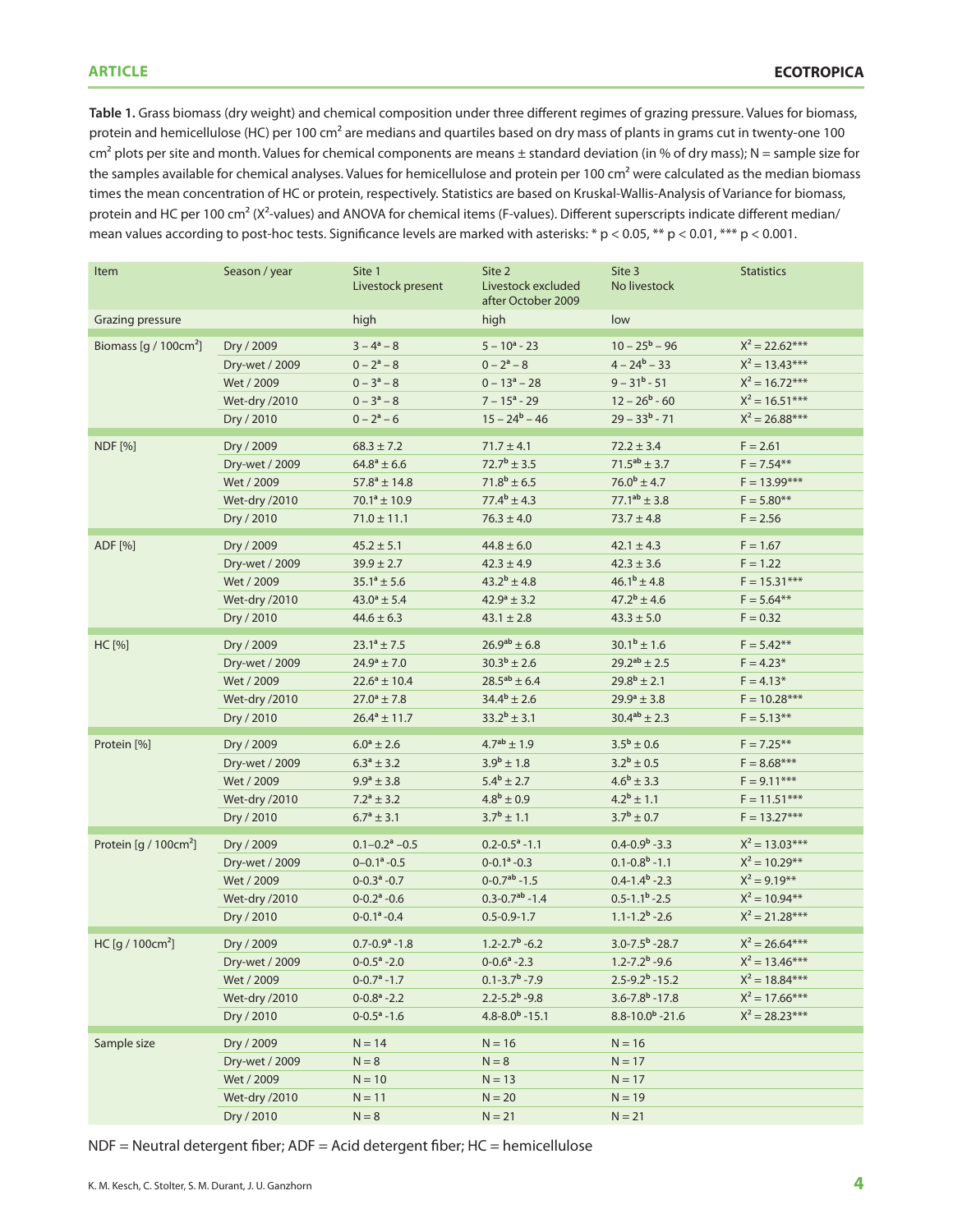| Chemical compound | Site 1<br>Livestock present | Site 2<br>Livestock excluded after<br>October 2009 | Site 3<br>No livestock | F<br>(differences between)<br>sites) |
|-------------------|-----------------------------|----------------------------------------------------|------------------------|--------------------------------------|
| Grazing pressure  | high                        | Low                                                | low                    |                                      |
| N                 | 3                           | $\overline{2}$                                     | 11                     |                                      |
| <b>NDF</b> [%]    | $76.0 \pm 3.7$              | $71.6 \pm 42.1$                                    | $76.9 \pm 2.5$         | 2.28                                 |
| ADF [%]           | $42.3 \pm 1.5$              | $42.1 \pm 1.5$                                     | $47.0 \pm 3.0$         | $4.65*$                              |
| HC [%]            | $33.7 \pm 3.3$              | $29.5 \pm 3.5$                                     | $30.0 \pm 2.1$         | 2.98                                 |
| Protein [%]       | 6.1 a $\pm$ 0.6             | 4.6 ab $\pm$ 0.1                                   | 3.5 b $\pm$ 0.9        | $13.13***$                           |

**Table 2.** Chemical composition of Spear grass *H. contortus* collected in June 2010 (dry 2) at sites of different grazing pressure. N = sample size; significance levels are marked with asterisks:  $*$  p < 0.05,  $**$  p < 0.01,  $***$  p < 0.001.

### *Differences between grass species per site*

The comparison of the chemical composition among grass species within a given site was restricted to species for which we obtained more than one sample in June 2010 ('dry 2'). This limited opportunities for comparison among grass species with Site 2 (*H. contortus*, *Pogonarthia squarrosa*, *Eragrostis contortus* and *Anthephora pubescens*). Protein concentrations differed significantly among the species. All other nutritional components showed no significant differences (Table 3).

**Table 3.** Chemical composition (in %) of different grass species collected in June 2010 (dry2) at site 2 (livestock excluded after October 2009) of low grazing pressure. N = sample size; significance levels are marked with asterisks: \* p < 0.05, \*\* p < 0.01, \*\*\* p < 0.001.

| Chemical compound | Spear grass<br>(Heteropogon<br>contortus | Herringbone grass<br>(Pogonarthria<br>squarrosa) | Lehmann's love grass<br>(Eragrostis contortus) | Wool grass<br>(Anthephora<br>pubescens) | F<br>(differences between)<br>sites) |
|-------------------|------------------------------------------|--------------------------------------------------|------------------------------------------------|-----------------------------------------|--------------------------------------|
| N                 | $\mathcal{P}$                            |                                                  | 12                                             | 3                                       |                                      |
| <b>NDF</b> [%]    | $71.6 \pm 42.1$                          | $77.8 \pm 2.1$                                   | $78.2 \pm 2.9$                                 | $74.2 \pm 3.6$                          | 2.85                                 |
| ADF [%]           | $42.1 \pm 1.5$                           | $46.2 \pm 1.0$                                   | $43.5 \pm 2.6$                                 | $42.8 \pm 2.3$                          | 0.42                                 |
| HC [%]            | $29.5 \pm 3.5$                           | $31.7 \pm 1.1$                                   | $34.6 \pm 2.2$                                 | $31.3 \pm 5.1$                          | 2.88                                 |
| Protein [%]       | 4.6 ab $\pm$ 0.1                         | 3.4 a $\pm$ 0.7                                  | 3.1 a $\pm$ 0.5                                | 5.7 b $\pm$ 1.5                         | $11.92***$                           |

#### **discussion**

This study aimed to describe differences in standing biomass and selected key chemical characteristics of grassy vegetation under low and high grazing pressure. Over the annual cycle, plants from the heavily grazed area always contained higher concentrations of protein (measured as nitrogen) than plants from areas of low grazing pressure, which is particularly clear in the intra-species comparison of *H. contortus* growing at all three sites. This can be explained by the consumption of most of the standing biomass in heavily grazed areas, as evidenced by an overall lower biomass compared with that observed at sites subject to lower grazing pressure. In the dry season, standing grass biomass is dominated by moribund plant material with low protein content, which is removed by heavy grazing. This results in a higher proportion of protein in new growth compensating for high grazing pressure in what little standing biomass remains (Biondini *et al*. 1998, Georgiadis & McNaughton 1990, Stolter *et al*. 2018b). At the beginning of the wet season in December, low fiber content at Site 1 reflects the high proportion of new growth and the lower proportion of old grass due to heavy grazing by livestock year-round. At Site 3 (no livestock), however, the relatively lower quality (based on protein content) of fodder in the area of low grazing pressure is compensated by the high biomass available. As a result, the total amount of protein available per unit area is much higher in the area of low grazing pressure than in the area of high grazing pressure.

Apart from the "left-over hypothesis" described above that is linked to a higher percentage of moribund grass at sites with low grazing activity, another reason for the higher concentration of nitrogen, and therefore protein, on heavily grazed sites might be the fertilization by dung and urine of herbivores (Barthelemy *et al*. 2018, Hobbs 1996, McNaughton *et al*. 1997). The area heavily grazed by live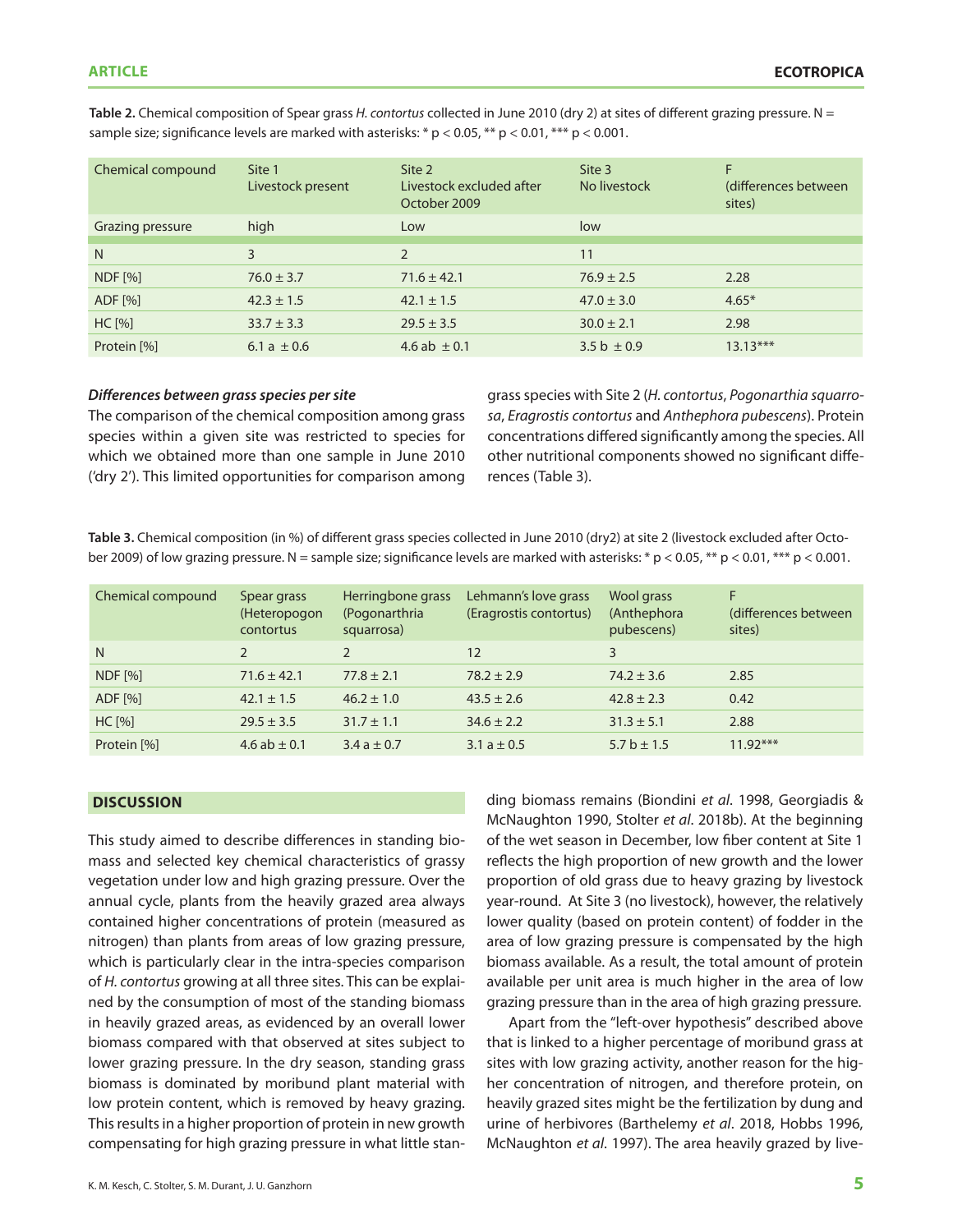stock will be subject to high rates of cattle defaecation providing a potential source of nitrogen that is rapidly available to plants. Varying textures of different herbivores' faeces determine decomposition time and, in contrast to cattle dung, antelope faeces are known to take several months to degrade and, accordingly, for nutrients to become available to plants (Uunona 2015).

Nitrogen concentrations in plants may further be directly connected to nutrient cycling below-ground. Holland & Detling (1990) and Hamilton & Frank (2001) found that grazed plants decreased root carbon inputs into the soil via the rhizosphere, resulting in lower carbon availability to decomposers and a subsequent increase in plantavailable nitrogen. This might be an explanation for the ability of plants to respond to grazing with higher nitrogen contents, which is often related to compensatory growth, as shown for other grass species (Fanselow *et al*. 2011) and woody plants such as *Dichrostachys cinerea* (Stolter *et al*. 2018b) and *Acacia nigricans* (Fornara & du Toit 2007). Additionally, at the heavily grazed site, a species of Fabaceae, *Elephantorrhiza elephantina*, was abundant and this plant family is known for its ability to fix nitrogen and thus improve soil quality. We conclude that the higher nitrogen content in plants growing under high grazing pressure may not only be due to a relatively high proportion of new growth in overall plant biomass.

Another reason for the differences among sites may be due to differences in plant species composition. The same plant species differed in its chemical composition across sites and different plant species could have different chemical properties even when growing at the same site (e.g. *H. contortus*). In order to account for selective as well as nonselective grazers in this study we collected "fodder" per unit area without discriminating among plant species and parts. We cannot identify, therefore, whether the chemical differences among sites were caused by consumers, by different plant species composition or by different chemical characteristics of the same plants growing under different grazing regimes.

Furthermore, higher nitrogen concentration in leaves might influence the nutrient turnover positively by enhancing the quality of litter which, in turn, might decompose more readily. In heavily grazed areas (e.g. Site 1 and Site 2 before fencing), this type of litter is very limited, and the impact of grazing on soil fertility might depend predominantly on the grazing history of the area. It is important to note however that unspecific site effects such as precipitation-dependent litter decomposition rates or fire have the potential to override all other factors contributing to nitrogen availability to plants (McNaughton 1985, Powers *et al*. 2009). For this study though, these effects are assumed to be limited as the study sites did not burn during the study

period, and the study period further did not provide sufficient time for nitrogen in grassy litter to become available in soil through decomposition after the exclusion of heavy grazing at Site 2.

During the study, we further assessed how much time would be needed to restore pasture in heavily grazed areas by evaluating convergence in their chemical properties with levels in pasture under low grazing pressure. Our results showed that grass biomass in a formerly heavily grazed area in the Kalahari needed one wet season to recover from heavy grazing. Biomass production at sampling Site 2 (just inside the fence) increased dramatically with the beginning of the wet season. Already in December 2009 (wet), there was no longer a significant difference between the formerly heavily grazed area and the low grazing area inside the reserve. By the end of the wet season in March 2010 ('wet-dry'), the biomass at Site 1 (high grazing by livestock) started to be significantly different from biomass at Site 2 (fenced for about nine months). At first glance these results sound encouraging but we must keep in mind that these only refer to grass biomass.

Based on qualitative assessments, plant species composition within Site 2 did not change during the study period. Species composition remained very different from the low grazing control area inside the reserve. *Heteropogon contortus* (Spear grass) dominated the species composition in the low grazing area. *Eragrostis lehmanniana* (Lehmann's love grass) represented the main species in the formerly heavily grazed area. Lehmann's love grass is known to grow in areas with past disturbances (van Oudtshoorn 1999) and is therefore an indicator for formerly heavily grazed areas, as confirmed in this study. It is a valuable fodder grass in arid regions and often re-sowed on sandy or loamy soils in arid regions (van Oudtshoorn 1999). In contrast, Spear grass is one of the most common grasses in southern Africa. It is only palatable in early summer, can grow on poor soils, and is very resistant to fire (van Oudtwhoorn 1999). Other studies found an increase in abundance of unpalatable plants (Diáz *et al*. 2007) or of plants with high grazing tolerance (Todd & Hoffman 1999) in response to grazing pressure. This was also obvious at Site 1, where *E. elephantina* was the dominant deciduous scrub and seems to be avoided by cattle. *Elephantorrhiza elephantina* is known to become abundant at heavily grazed sites (van der Walt & le Riche 1999) and parts of this medicinal plant are being used as an enema for dysentery and diarrhoea, to treat mange and relieve constipation (Msimanga *et al*. 2013). This dominance might indicate the importance of combining grazers and browsers for efficient pasture utilization and avoiding under-utilization or fostering the high abundance of specific plants.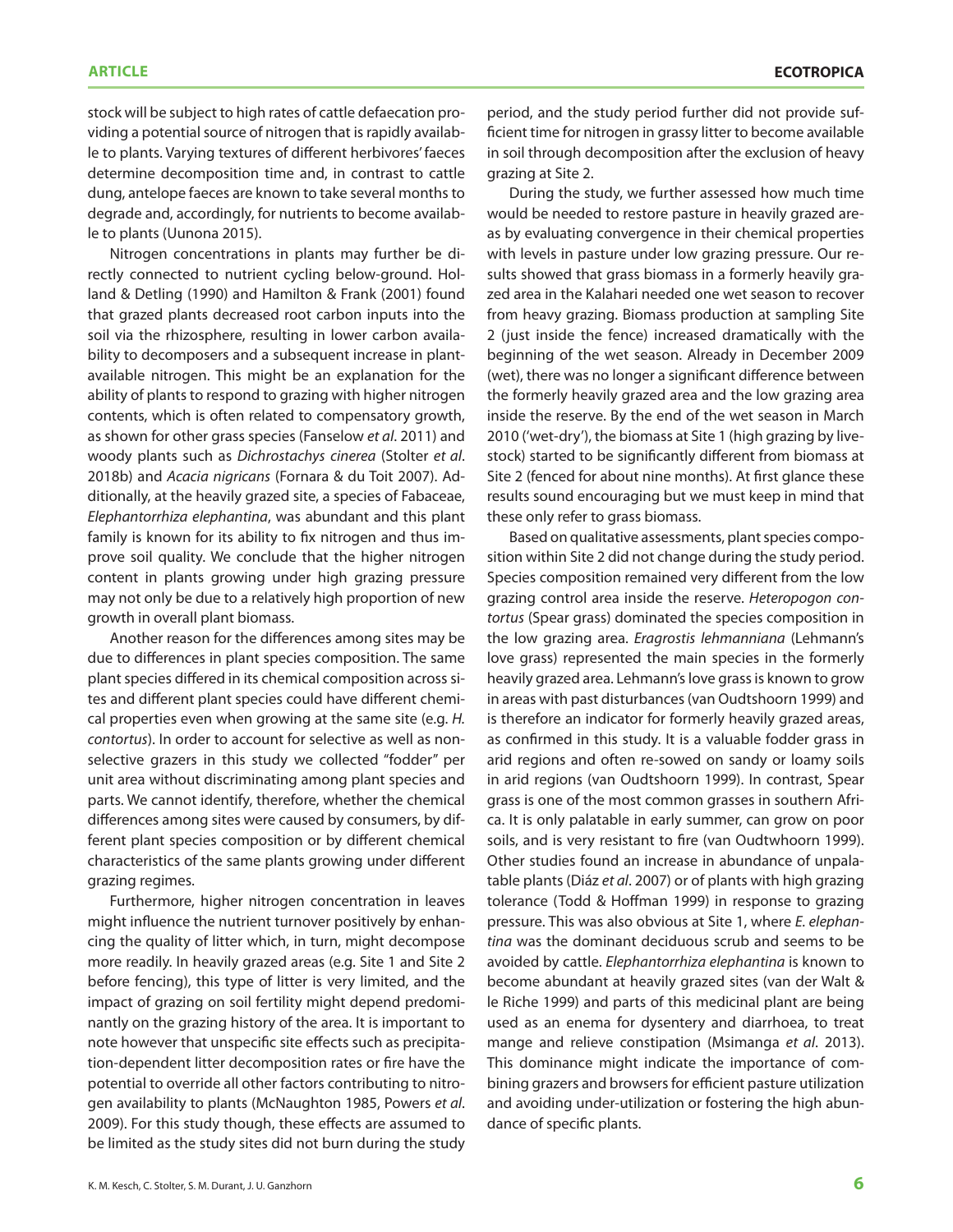Milchunas & Lauenroth (1993) found that changes in dominant species are most evident during the early years of comparisons between grazed and ungrazed areas. Changes in plant composition, however, seem to be more sensitive to changes in ecosystem-environmental independent variables than to changes in grazing variables (Biondini *et al*. 1998, Milchunas & Lauenroth 1993, but see Fanselow *et al*. 2011). Furthermore, timing of grazing (Bullock *et al*. 2001), grazing history (e.g. duration and intensity, Tessema *et al*. 2011) and herbivore species composition (Allred *et al*. 2012) seem to be important determinants for changes in plant community structure. Since our work was a shortterm study, we focused mainly on short-term changes such as plant-chemistry and biomass. Further investigations of the long-term changes in plant community structure would be beneficial to improve further our understanding of grazer-plant interactions in this area.

The results of our study show that grazing leads to higher protein content in continuously grazed areas. This result might reflect the possibility of the plant to respond to grazing (grazing tolerance) and its ability to access essential nutrients. Heavy grazing had a negative influence on biomass production in grasses, simply because all grasses were consumed by cattle. The exclusion of livestock resulted in a rapid increase of biomass even after years of heavy grazing, which demonstrates the potential of these plants to recover from grazing quickly, though changes in plant species composition were not evident one year after exclusion of livestock grazing. Within the relatively short time frame of our study, changes in plant species composition were not to be expected after the installation of the fence. It is important to note, though, that there were marked differences among sites exposed to different long-term grazing regimes, with an increased abundance of unpalatable plant species at the heavily grazed site. In anthropogenic grazing systems, where cattle substitute wild-ranging herbivores, natural long-distance movements are no longer possible. The avoidance of pasture degradation, including long-term negative impacts such as changes in plant species composition, increases bush encroachment or desertification that lead to a reduction in livestock-based livelihoods, requires a sustainable rangeland management strategy. Such a strategy should minimise pasture degradation and change by reducing stocking rates, making use of rotating grazing systems, and diversifying herbivore species by including wildlife together with livestock. These techniques can help to maximise rangeland production systems to deliver sustainable livelihoods while fostering wild herbivores and ensuring sustainable rangeland development (e.g. Dickhoefer *et al*. 2010, Fynn *et al*. 2016).

#### **ACKNOWLEDGEMENTS**

We thank the Government of Botswana for permission to carry out this study. The study was funded by Evangelisches Studienwerk e.V. Villigst, The Explorers Club and BMBF/SASSCAL. We are very grateful to Leopard Ecology and Conservation and our assistants Pogiso Ithuteng and Kebabaletswe Pule, and trackers Mpheletsang Molehatlholo, Phalatsa Nkadima and Supula Monnanoko.

#### **REFERENCES**

- Allred, B. W., Fuhlendorf, S. D., Smeins, F. E., & Taylor, C. A. 2012. Herbivore species and grazing intensity regulate community composition and an encroaching woody plant in semi-arid rangeland. Basic and Applied Ecology 13: 149-158.
- Barthelemy, H., Stark, S., Michelsen, A. & Olofsson, J. 2018. Urine is an important nitrogen source for plants irrespective of vegetation composition in an Arctic tundra: Insights from a 15N-enriched urea tracer experiment. Journal of Ecology 106: 367-378.
- Benthien, O., Braun, M., Riemann, J. C. & Stolter, C. 2018. Long-term effect of sheep and goat grazing on plant diversity in a semi-natural dry grassland habitat. Heliyon 4: e00556
- Borer, E. T., Seabloom, E. W., Gruner, D. S., Harpole, W. S., Hillebrand, H., Lind, E. M ., ... & Biederman, L. 2014. Herbivores and nutrients control grassland plant diversity via light limitation. Nature 508: 517.
- Biondini, M. E., Patton, B. D., & Nyren, P. E. 1998. Grazing intensity and ecosystem processes in a northern mixed-grass prairie, USA. Ecological Applications 8: 469-479.
- Boone, R. B. 2005. Quantifying changes in vegetation in shrinking grazing areas in Africa. Conservation and Society 3: 150-173.
- Bullock, J. M., Franklin, J., Stevenson, M. J., Silvertown, J., Coulson, S. J., Gregory, S. J. & Tofts, R. 2001. A plant trait analysis of responses to grazing in a long‐term experiment. Journal of Applied Ecology 38: 253-267.
- Danell, K., & Huss-Danell, K. 1985. Feeding by insects and hares on birches earlier affected by moose browsing. Oikos 44: 75-81.
- de Vries, J. J., Selaolo, E. T., Beekman, H. E. 2000. Groundwater recharge in the Kalahari, with reference to paleo-hydrologic conditions. Journal of Hydrology 238: 110-123.
- Diáz, S., Lavorel, S., McIntyre, S. U. E., Falczuk, V., Casanoves, F., Milchunas, D. G., Skarpe, C., Rusch, G., Sternberg, M., Noy-Meier, I., Landsberg, J., Zhang, W., Clark, H. & Campbell, B. D. 2007. Plant trait responses to grazing–a global synthesis. Global Change Biology 13: 313-341.
- Dickhoefer, U., Buerkert, A., Brinkmann, K., Schlecht, E. 2010. The role of pasture management for sustainable livestock production in semiarid subtropical mountain regions. Journal of Arid Environments 74: 962-972.
- Durant, S. M., Becker, M. S., Creel, S. , Bashir, S. , Dickman, A. J., Beudels‐Jamar, R. C., Lichtenfeld, L. , Hilborn, R. , Wall, J. , Wittemyer, G. , Badamjav, L. , Blake, S. , Boitani, L. , Breitenmoser, C. , Broekhuis, F. , Christianson, D. , Cozzi, G. , Davenport, T. R., Deutsch, J. , Devillers, P. , Dollar, L. , Dolrenry, S. , Douglas‐Hamilton, I. , Dröge, E. , FitzHerbert, E. , Foley, C. , Hazzah, L. , Hopcraft, J. G., Ikanda, D. , Jacobson, A. , Joubert, D. , Kelly, M. J., Milanzi, J. , Mitchell, N. , M'Soka, J. , Msuha, M. , Mweetwa, T. , Nyahongo, J. , Rosenblatt, E. , Schuette, P. , Sillero‐Zubiri, C. , Sinclair, A. R., Stanley Price, M. R., Zimmermann, A. and Pettorelli, N. 2015. Developing fencing policies for dryland ecosystems. J Appl Ecol, 52: 544-551. doi:10.1111/1365-2664.12415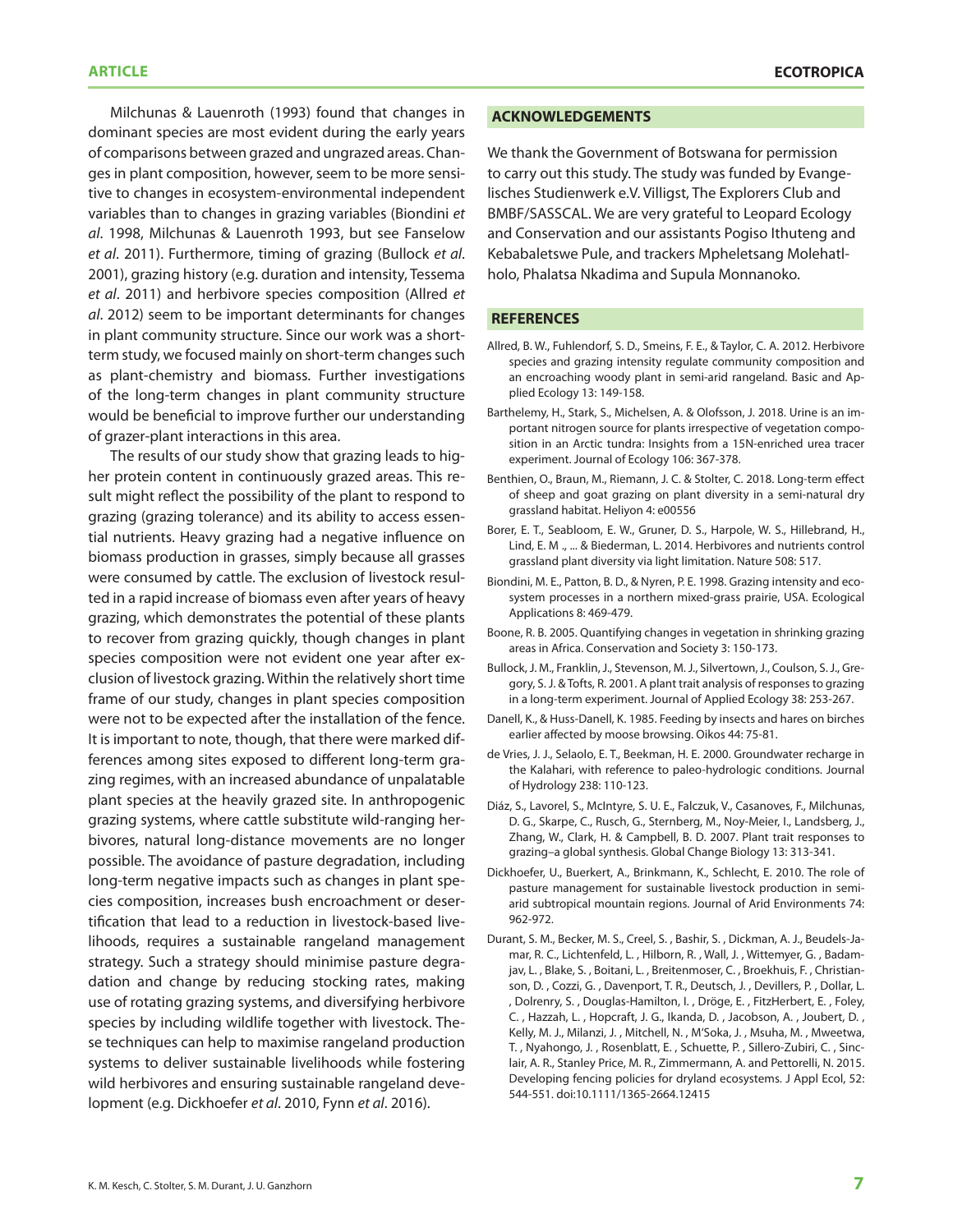- Fanselow, N., Schönbach, P., Gong, X. Y., Lin, S., Taube, F., Loges, R., Pan, Q. & Dittert, K. 2011. Short-term regrowth responses of four steppe grassland species to grazing intensity, water and nitrogen in Inner Mongolia. Plant and Soil 340: 279-289.
- Fornara, D. A., & Toit, J. D. 2007. Browsing lawns? Responses of *Acacia nigrescens* to ungulate browsing in an African savanna. Ecology 88: 200-209.
- Fynn, R. W., Augustine, D. J., Peel, M. J., Garine‐Wichatitsky, M. 2016. Strategic management of livestock to improve biodiversity conservation in African savannahs: a conceptual basis for wildlife–livestock coexistence. Journal of Applied Ecology 53: 388-397.
- Georgiadis, N. J. & McNaughton, S. J. 1990. Elemental and fibre contents of savanna grasses: Variation with grazing, soil type, season and species. Journal of Applied Ecology 27(2): 623-634.
- Gordon, I. J. 2006. Restoring the function of grazed ecosystems. 449-467 In K. Danell, R. Bergström, P. Duncan & J. Pastor (eds.) Large herbivore ecology, ecosystem dynamics and conservation. Cambridge University Press, Cambridge.
- Hamilton III, E. W., & Frank, D. A. 2001. Can plants stimulate soil microbes and their own nutrient supply? Evidence from a grazing tolerant grass. Ecology 82: 2397-2402.
- Herder, M. D., Bergström, R., Niemelä, P., Danell, K., & Lindgren, M. 2009. Effects of natural winter browsing and simulated summer browsing by moose on growth and shoot biomass of birch and its associated invertebrate fauna. Annales Zoologici Fennici 46: 63-74.
- Hobbs, N. T. 1996. Modification of ecosystems by ungulates. Journal of Wildlife Management 60: 695-713.
- Holland, E. A., & Detling, J. K. 1990. Plant response to herbivory and belowground nitrogen cycling. Ecology 71: 1040-1049.
- Joubert, D. F., Rothauge, A., & Smit, G. N. 2008. A conceptual model of vegetation dynamics in the semiarid Highland savanna of Namibia, with particular reference to bush thickening by Acacia mellifera. Journal of Arid Environments 72: 2201-2210.
- Kesch, K. M., Bauer, D. T. & Loveridge, A. J. (2014). Undermining game fences: who is digging holes in Kalahari sands? African Journal of Ecology 52: 144-150.
- Krebs, C. J., Boutin, S., Boonstra, R., Sinclair, A. R. E., Smith, J. N. M., Dale, M. R. T., Martin, K. & Turkington, R. 1995. Impact of food and predation on the snowshoe hare cycle. Science 269: 1112-1115.
- McNaughton, S. J. 1985. Ecology of a Grazing Ecosystem: The Serengeti. Ecological Monographs 55(3): 259-294.
- McNaughton, S. J., Banyikwa, F. F., McNaughton, M. M. 1997. Promotion of the cycling of diet-enhancing nutrients by African grazers. Science 278: 1798-1800.
- Milchunas, D. G., & Lauenroth, W. K. 1993. Quantitative effects of grazing on vegetation and soils over a global range of environments. Ecological Monographs 63: 327-366.
- Moleele, N. M., & Perkins, J. S. 1998. Encroaching woody plant species and boreholes: is cattle density the main driving factor in the Olifants Drift communal grazing lands, south-eastern Botswana? Journal of Arid Environments 40: 245-253.
- Moleele, N. M., Ringrose, S., Matheson, W., Vanderpost, C. 2002. More woody plants? the status of *bush encroachment in Botswana's grazing areas*. Journal of Environmental Management 64: 3-11
- Msimanga, H. Z., Fenstermacher, J., Levitz, A., Najimudeen, I., Phillips, C., Wysocki, E. 2013. Identification of compounds in hexane extracts of *Elephantorrhiza elephantina* and their comparison with selected over the counter products. Journal of Medicinal Plants Research 7: 198- 208.
- Noy-Meir, I. 1982. Stability of plant-herbivore models and possible applications to savanna. In: B. J. Huntley & B. H. Walker (eds), *Ecology of tropical savannas*, pp. 591-609. Springer Verlag, Berlin.
- Perkins, J. S. 1996. Botswana: fencing out the equity issue. Cattleposts and cattle ranching in the Kalahari Desert. Journal of Arid Environments 33: 503-517.
- Qu, T. B., Du, W. C., Yuan, X., Yang, Z. M., Liu, D. B., Wang, D. L. & Yu, L. J. 2016. Impacts of grazing intensity and plant community composition on soil bacterial community diversity in a steppe grassland. PloS one 11: e0159680.
- Robbins, C. T. 1983. Wildlife feeding and nutrition. Academic Press, New York
- Schlesinger, W. H., Reynolds, J. F., Cunningham, G. L., Huenneke, L. F., Jarrell, W. M., Virginia, R. A., & Whitford, W. G. 1990. Biological feedbacks in global desertification. Science 247: 1043-1048.
- Schönbach, P., Wan, H., Gierus, M., Bai, Y., Müller, K., Lin, L., ... & Taube, F. 2011. Grassland responses to grazing: effects of grazing intensity and management system in an Inner Mongolian steppe ecosystem. Plant and Soil, 340(1-2), 103-115.
- Shugart, H. H., Macko, S. A., Lesolle, P., Szuba, T. A., Mukelabai, M. M., Dowty, P. & Swap, R. J. 2004. The SAFARI 2000 – Kalahari Transect Wet Season Campaign of year 2000. Global Change Biology 10: 273–280.
- Skarpe, C. 1990. Structure of the woody vegetation in disturbed and undisturbed arid savanna, Botswana. Vegetatio 87: 11-18.
- Smit, G. N. 2004. An approach to tree thinning to structure southern African savannas for long-term restoration from bush encroachment. Journal of Environmental Management 71: 179-191
- Stolter, C., Ball, J. P., Julkunen-Tiitto, R., Lieberei, R., & Ganzhorn, J. U. 2005. Winter browsing of moose on two different willow species: food selection in relation to plant chemistry and plant response. Canadian Journal of Zoology 83: 807-819.
- Stolter, C., Joubert, D., Schwarz, K. & Finckh, M. 2018a. Impact of bush encroachment management on plant response and animal distribution. 219-225 In: R. Revermann, K. M. Krewenka, U. Schmiedel, J. M. Olwoch, J. Helmschrot & N. Jürgens (eds.) Climate change and adaptive landmanagement in southern Africa – assessments, changes, challenges, and solutions. Biodiversity & Ecology 6. Klaus Hess Publishers, Göttingen & Windhoek.
- Stolter, C., Ramoelo, A., Kesch, K., Madibela, O., Cho, M.A. & Joubert, D. 2018b. Forage quality and availability for large herbivores in southern African rangelands. 187-196 In: R. Revermann, K. M. Krewenka, U. Schmiedel, J. M. Olwoch, J. Helmschrot & N. Jürgens (eds.) Climate change and adaptive landmanagement in southern Africa – assessments, changes, challenges, and solutions. Biodiversity & Ecology 6. Klaus Hess Publishers, Göttingen & Windhoek.
- Teague, W. R., Dowhower, S. L., Baker, S. A., Haile, N., DeLaune, P. B. & Conover, D. M. 2011. Grazing management impacts on vegetation, soil biota and soil chemical, physical and hydrological properties in tall grass prairie. Agriculture, Ecosystems & Environment 141: 310-322.
- Tessema, Z. K., De Boer, W. F., Baars, R. M. T., & Prins, H. H. T. 2011. Changes in soil nutrients, vegetation structure and herbaceous biomass in response to grazing in a semi-arid savanna of Ethiopia. Journal of Arid Environments, 75: 662-670.
- Thomas, D. S. G.as, D. S. G. & Shaw, P. A. 1991. The Kalahari Environment. Cambridge University Press, New York, USA.
- Todd, S. W. & Hoffman, M. T. 1999. A fence-line contrast reveals effects of heavy grazing on plant diversity and community composition in Namaqualand, South Africa. Plant Ecology, 142: 169-178.
- Turchin, P., Oksanen, L., Ekerholm, P., Oksanen T. & Henttonen, H. 2000. Are lemmings prey or predators? Nature 405: 562-565.
- Uunona, N. 2015. Impacts of grazers and browsers movements at Waterberg plateau park, central Namibia. BSc Thesis, Polytech Nambia, Windhoek, Namibia.
- van der Wal, R., Bardgett, R. D., Harrison, K. A. & Stien, A. 2004. Vertebrate herbivores and ecosystem control: cascading effects of faeces on tundra ecosystems. Ecography 27: 242-252.